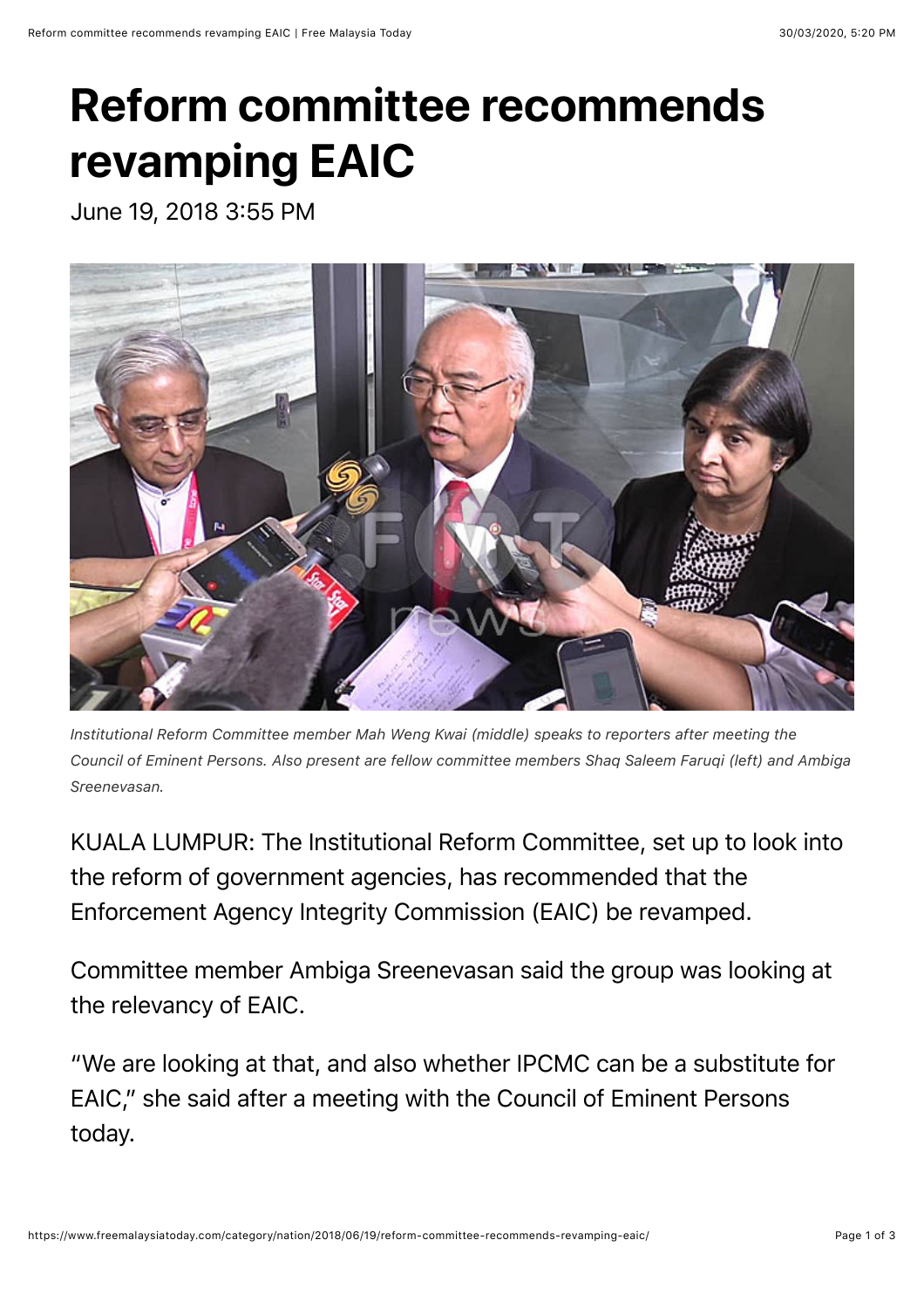IPCMC, or the Independent Police Complaints and Misconduct Commission, was proposed in 2005 by a royal commission to enhance the operation and management of the police.

The Malaysian Bar has been pushing for the IPCMC to be set up for over 10 years, but the police objected to it on grounds that the police force should not be singled out for action resulting from public complaints.

The government later set up the EAIC which looks into complaints on alleged misuse of powers by officers of enforcement agencies.

However, the EAIC can only make recommendations to the government and does not have powers to prosecute.

Another committee member and legal consultant Mah Weng Kwai said the reform group was also looking into whether government agencies should be answerable to the Parliament.

"We are looking at proposals that the appointment structure of the agencies' chiefs be made through the parliamentary select committee," he said.

Mah said once the reforms proposed for the government agencies had been put in place, they might restore foreign investors' confidence in Malaysia.

"All reforms are targeted to create a corruption-free society with integrity.

"Once those are in place, others will be happy to come and invest because they know the system is good."

The committee, led by former judge KC Vohrah, was set up last month to look into the reform of important government agencies that had been the subject of political controversies.